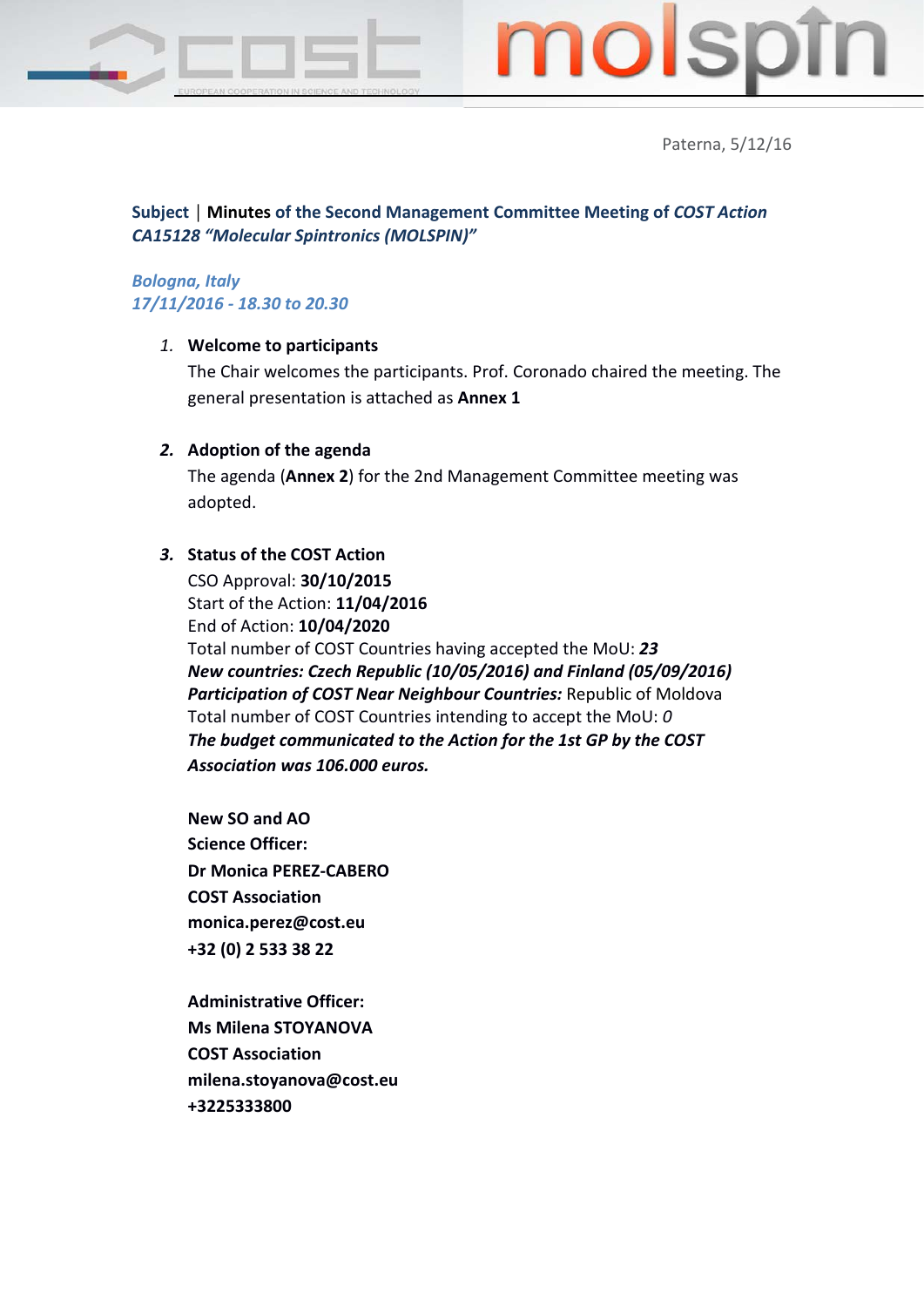

# *4.* **Tour de table/ introduction of the MC members**

The list of officially nominated delegates and the participants of the meeting with their contact information is presented in *Annex 3 and 4*

# *5.* **Establishment of quorum**

The quorum (2/3 of COST Countries participating in the Action) was reached: 17 countries are represented out of 23 (COST doc. 134/14 B.2 "COST Action Management Monitoring and Final Assessment" Annex I, Article 8).

# *6.* **Approval of past e-votes – 18.45h**

# **e-vote June 28th: STSMs Grants**

i) Definition and approval of the assessment criteria for awarding STSM Grants:

1) Priority will be given to PhD students and ECI's applications

2) Quality of the applicant's project and interest of the applicant's project in relation to the scientific objectives of the Action

3) Balance of assigned grants among the three different working groups of the Action 4) Balance of assigned grants among the different research groups participating in the Action

ii) Delegation of the task of evaluating applications following the above mentioned criteria and awarding STSM Grants to the Core Group composed by:

# **Core Group**

AC E. Coronado VC R. Sessoli Training Schools and Workshops Coordinator M. Cinchetti Short Training Scientific Missions Manager L. Catala Website and dissemination Manager A. Gaita WG1 leader A. Dediu WG2 leader H. Van Der Zant WG3 leader F. Luis Website and dissemination assistant D. Pinkowicz WG1 assistant L. Hueso WG2 assistant U. Schlickum WG3 assistant D. Stepanenko

Approved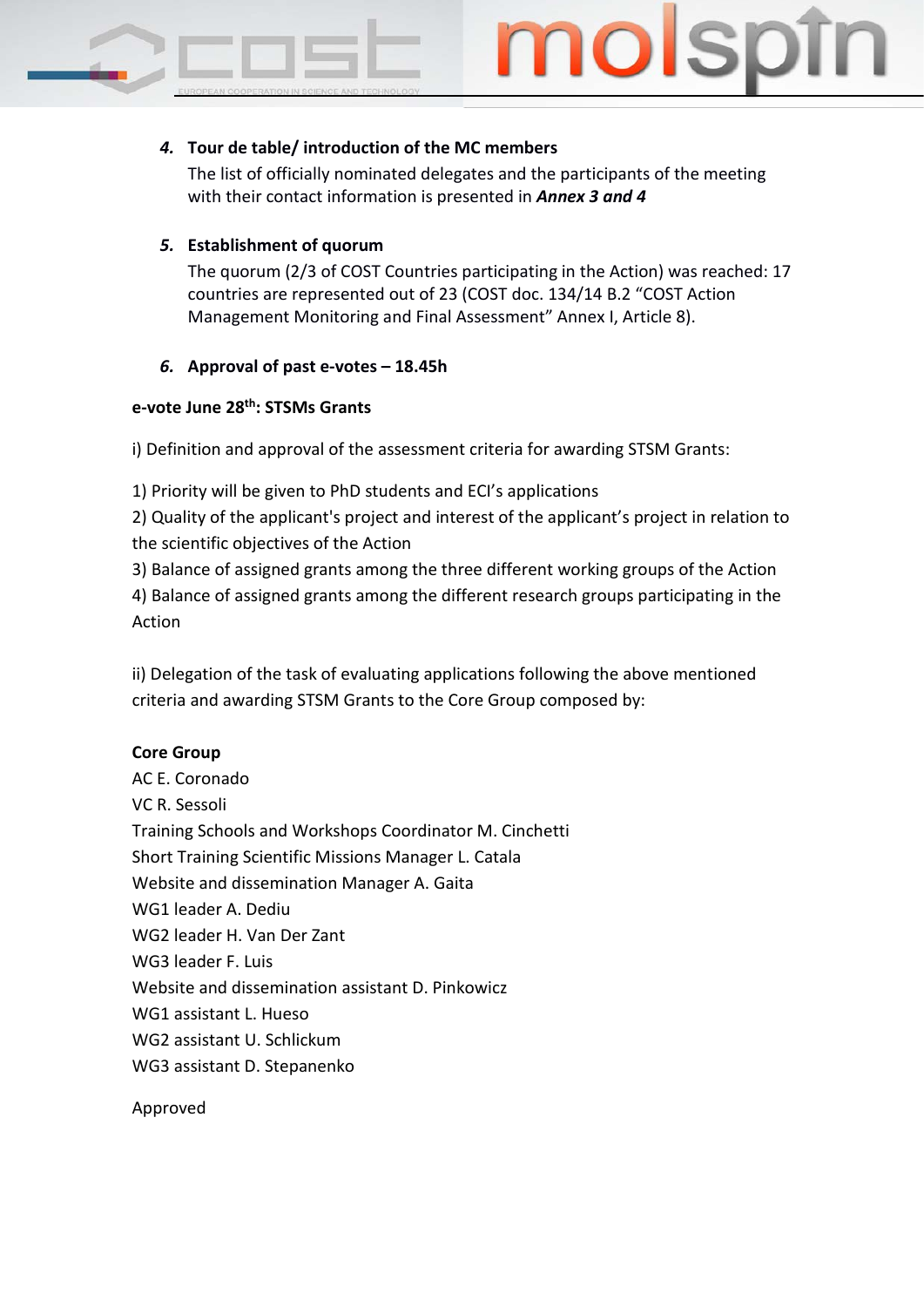## **e-vote July 15th: Training Schools**

In relation to the organization of Training Schools, the Vice Chair assumed the responsibility of the following task because the MC formally gave her the mandate to act on their behalf:

Delegation of the task of defining from amongst eligible participants those Trainers who are to be reimbursed and the financial contribution (in the form of a Trainee Grant) for each eligible Trainee

Approved

## **e-vote September 19th: Meetings**

In relation to the organization of meetings, the Vice Chair assumed the responsibility of the following tasks because the MC formally gave her the mandate to act on their behalf:

i) Delegation of the task of determining from amongst eligible participants those who are entitled to be reimbursed

ii) Delegation of the task of deciding and applying a reduced ceiling on the applied flat rate for accommodation expenses

The Criteria for determining eligible participants proposed by the Chair and the Grant Holder Administrator are:

1) balance in the number of selected participants across the 3 Working Groups

2) balance in the number of selected participants across the research groups (it is possible to select several people from the same research group if they belong to different working groups)

3) balance in the number of selected participants across countries having in mind the relevance of the country within the Cost Action (number of research institutions per country).

4) Implementation of COST policies on the promotion of Inclusiveness and Excellence and Early Career Investigators (ECI)

The reduce ceiling applied is as follows:

## MC members

The Cost Action will support accommodation, meals and travel to the MC members for a maximum of two days (80€/night; 20€ per meal up to 2 meals/day; a maximum of 350€ for travel except for the members travelling from long distant countries). Those members attending the conference will be able to claim up to 4 nights and 3 meals (as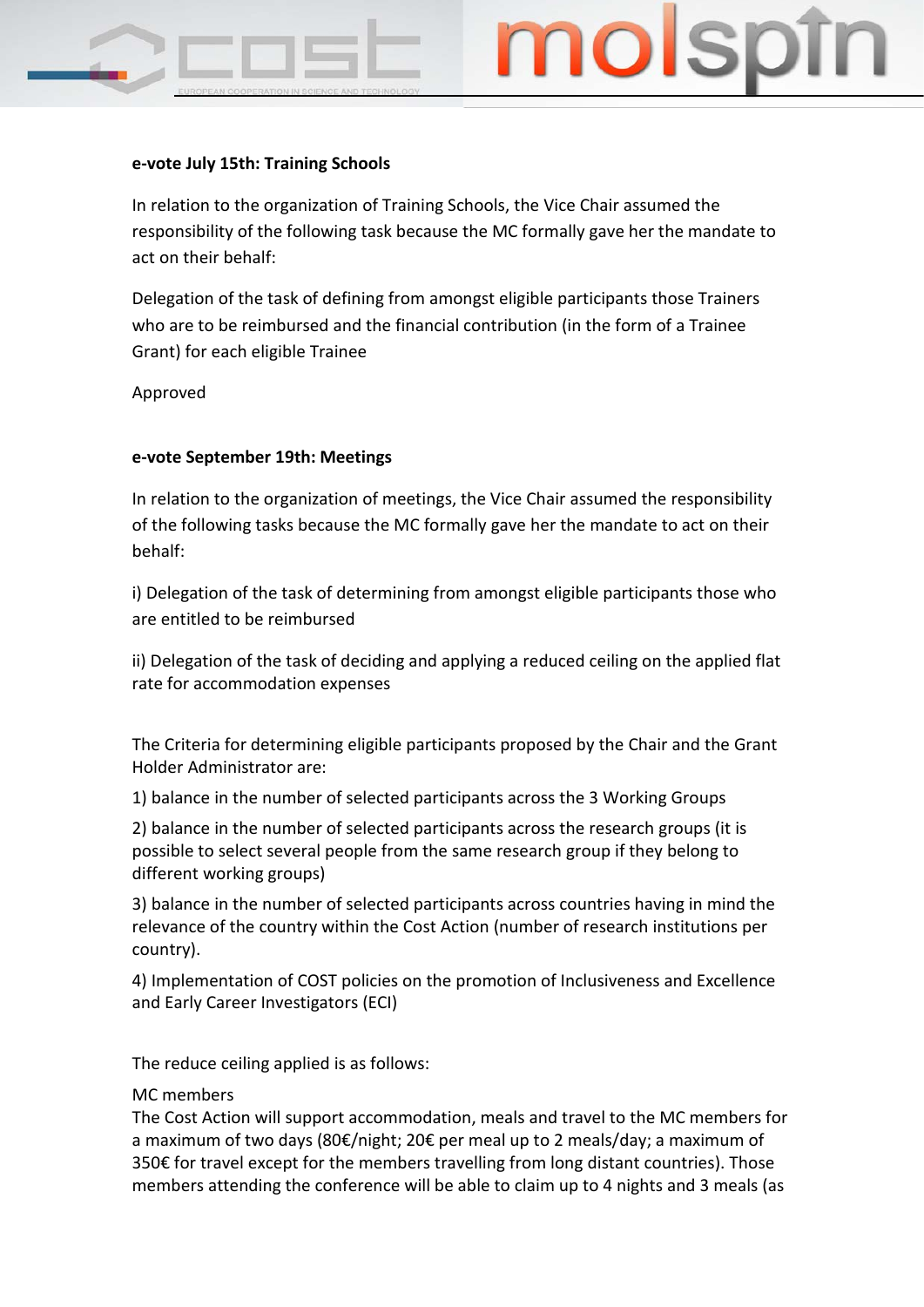

lunches as social dinner are already covered by the registration fee). For MC members who are not registered to the conference but want to attend the social dinner they will have to pay the dinner from their reimbursement (up to 20€).

# Elegible participants

The Cost Action will reimburse the selected participants up to 5 nights (80 $\epsilon$  per night) and 5 meals (20€ per meal).

Approved

# **e-vote November 8th: ECMolS Registration Fee**

No registration fee will be waived nor reimbursed to Cost Action MC members/elegible participants attending ECMolS. The MC agrees and states that their attendance has not been influenced by this economic restriction.

## Approved

The four e-votes done until this moment get approved

*7.* **Draft Work and Budget (W&B) Plan for the first Grant Period (GP) evolution – 19h (all presentation are included in Annex 1)**

# **Working Group leaders' reports**

The different working group leaders gave a report on the evolution of their respective WG.

WG1. Alek Dediu WG2. Eugenio Coronado on behalf of Herre Van der Zant WG3. Fernando Luis

This section ended with the proposal by Coronado of adding Dr. Sebastien Loth as assistant of the WG2 together with Dr. Uta Schlickum. The proposal was approved by unanimity.

# **1st GP W&B plan - Description of the Activities and Budget**

# **Activities Reports**

The different activities coordinator or manager gave a short presentation on the evolution of their respective activities.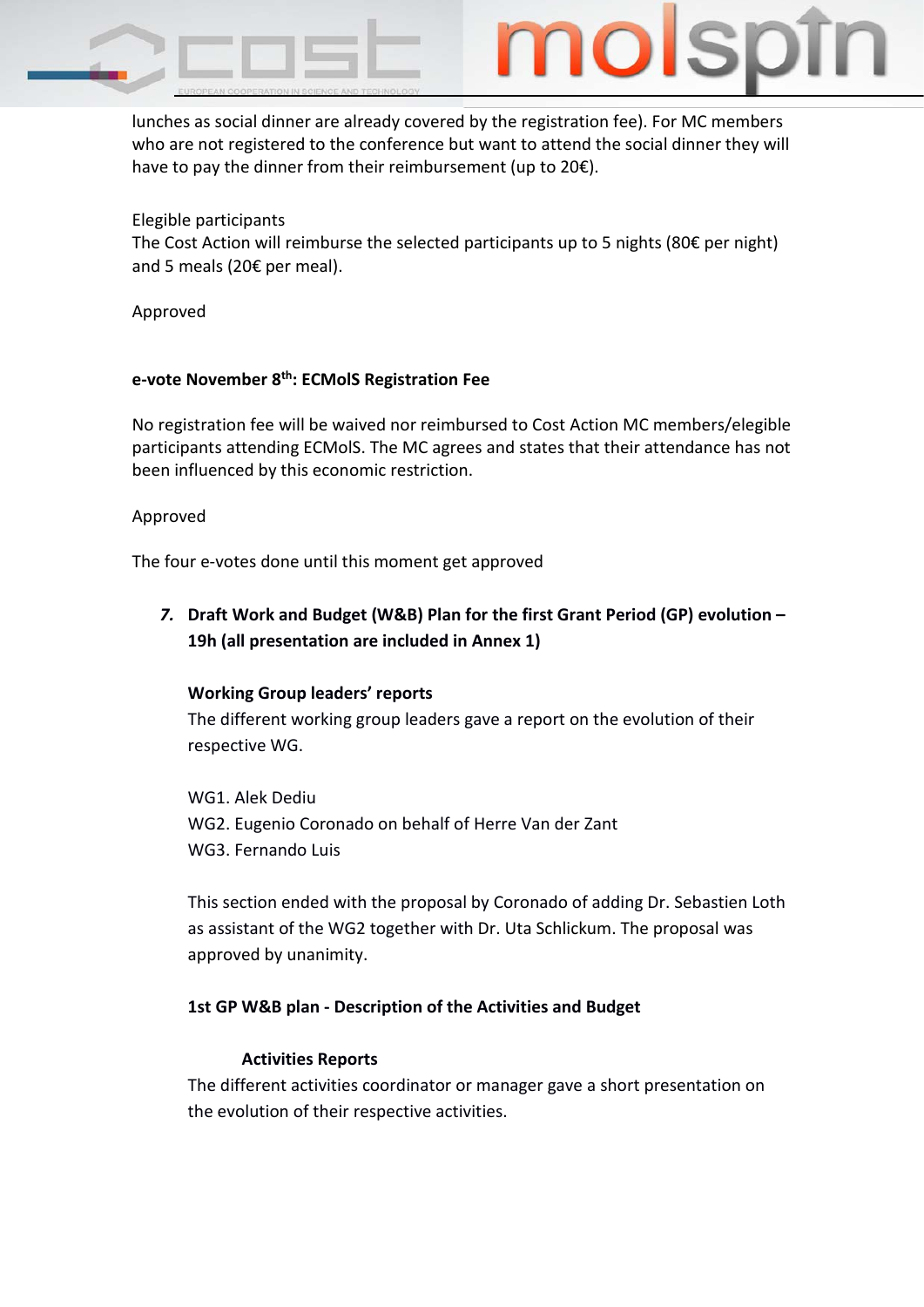

MEETINGS & TRAINING SCHOOL by Mirko Cinchetti, **Training Schools and Workshops Coordinator,** and Roberta Sessoli, **Vice-Chair**

- 1) 1st European Conference on Molecular Spintronics (Bolonia 15-18 Nov 16)
- 2) Working group meetings: WG1, WG2 and WG3
- 3) 2nd Management Committee meeting
- 4) ESMOLNA (Tordesillas, Spain, 29 May to 3 June 2016)

SHORT TRAINING SCIENTIFIC MISSIONS by Laure Catala, **Short Training Scientific Missions Manager**

1<sup>st</sup> call 4 STSMs 2<sup>nd</sup> call 3 STSMs

3<sup>rd</sup> call pending (15 december 2016)

DISSEMINATION by Alejandro Gaita, **Website and dissemination manager**

- Web-site
- Attendance to high-profile conferences
- Common publications 16
- Outreach

## DISSEMINATION PLAN

Publications: Acknowledge COST in common papers; database in the web; highlight of the highest impact papers in the web.

General public: attracted through the web and social networks (popular texts and animations); press notes and releases; talks at universities and high schools; open days at our centers, etc.

Industry: Section in the web on the commercial potential of the field; invited speakers to meetings and training schools from industry; creation of the industrial focus group. Lapo Bogani, UK MC representative, has been nominated coordinator of the Industrial Focus Group. The implementation of this Industrial Focus Group will be developed from now on.

**Budget Report** by Estrella Vives, GH Administrator

MEETINGS – ECMolS – 43.000€ = 38.000€ + 5.000€ LOS

The budget will cover: Mc Attendance: 25 Elegible Participants: 42 Invited Speakers: 4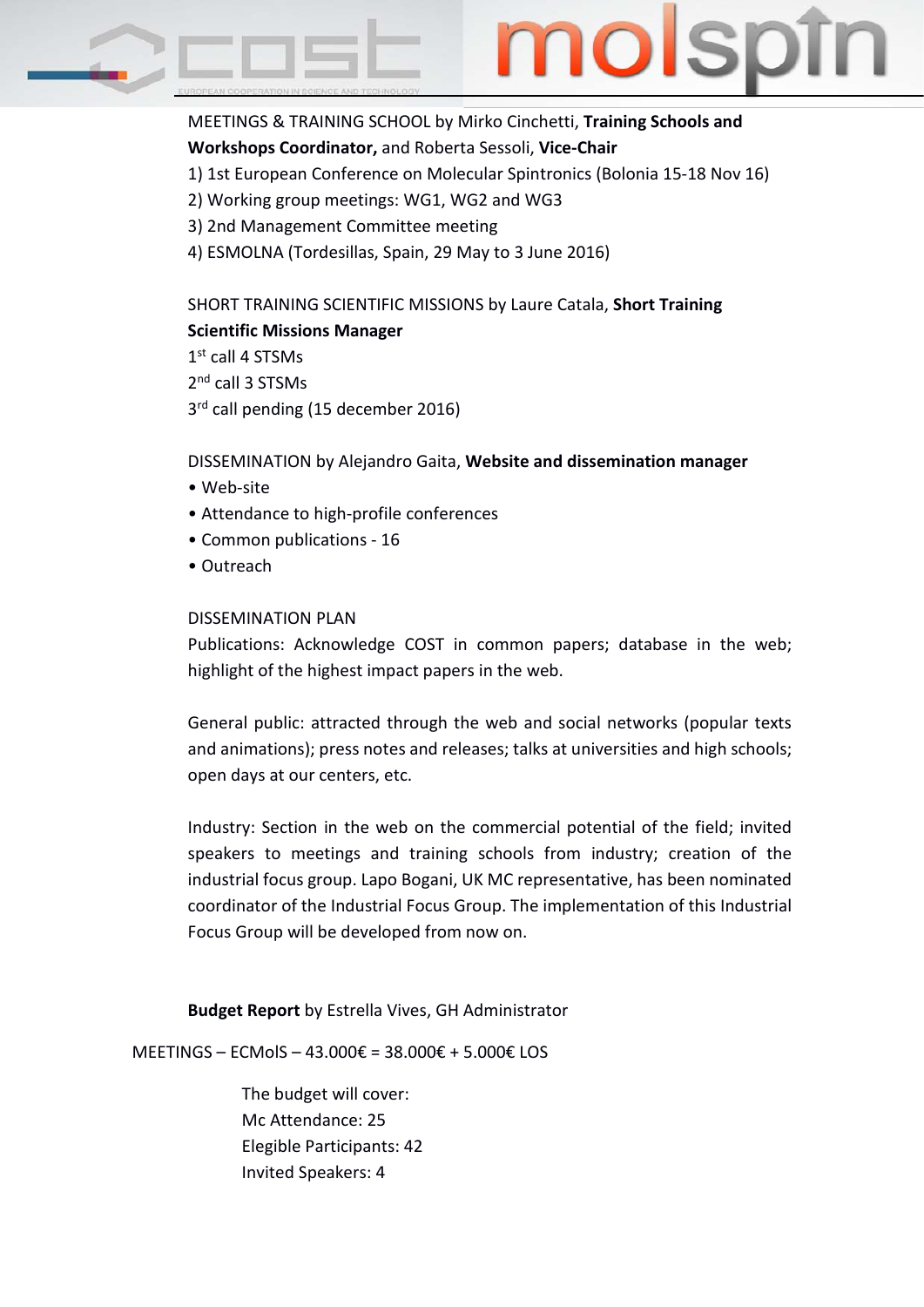

# no

## Payments Pending

TRAINING SCHOOLS – ESMOLNA – 17.500€

Real expenditure 16.985,98€ Balance 514,02€

STSMs – 12 x 2.000€ = 24.000€

Real expenditure 10.800€ Balance 13.200€ 1 remaining call = 5 remaining STSMs x 2.000€ = 13.200€

DISSEMINATION – 5.500€

Website 3.000€

Attendance to high profile conference 2.500€

The Grant Holder Administrator asked permission to the MC to adjust the budget within the three remaining items: the 514,02€ surplus from Training Schools will be allocated to Meetings. After the conference, possible excesses or losses will be compensated with the STSM budget. The MC approves those minor changes in budget.

# *8.* **Long-term planning (including anticipated locations and dates of future activities)**

Esmolna 2017 – El Escorial (Madrid) 7-12 May 2017 ECMM – Bucarest 27-31 August 2017 2 common workshops involving two WGs are proposed for the next period. In particular, a workshop involving WG1 and WG2 and another one involving WG2 and WG3 are proposed. The places and dates should be decided soon, but always trying to organize them together with the two activities pointed out above in order to minimize costs.

*9.* **Location and date of next meeting** ECMM – Bucharest 27-31 August 2017

## *10.* **Closing**

All the proposals presented during the meeting have been approved by the MC.